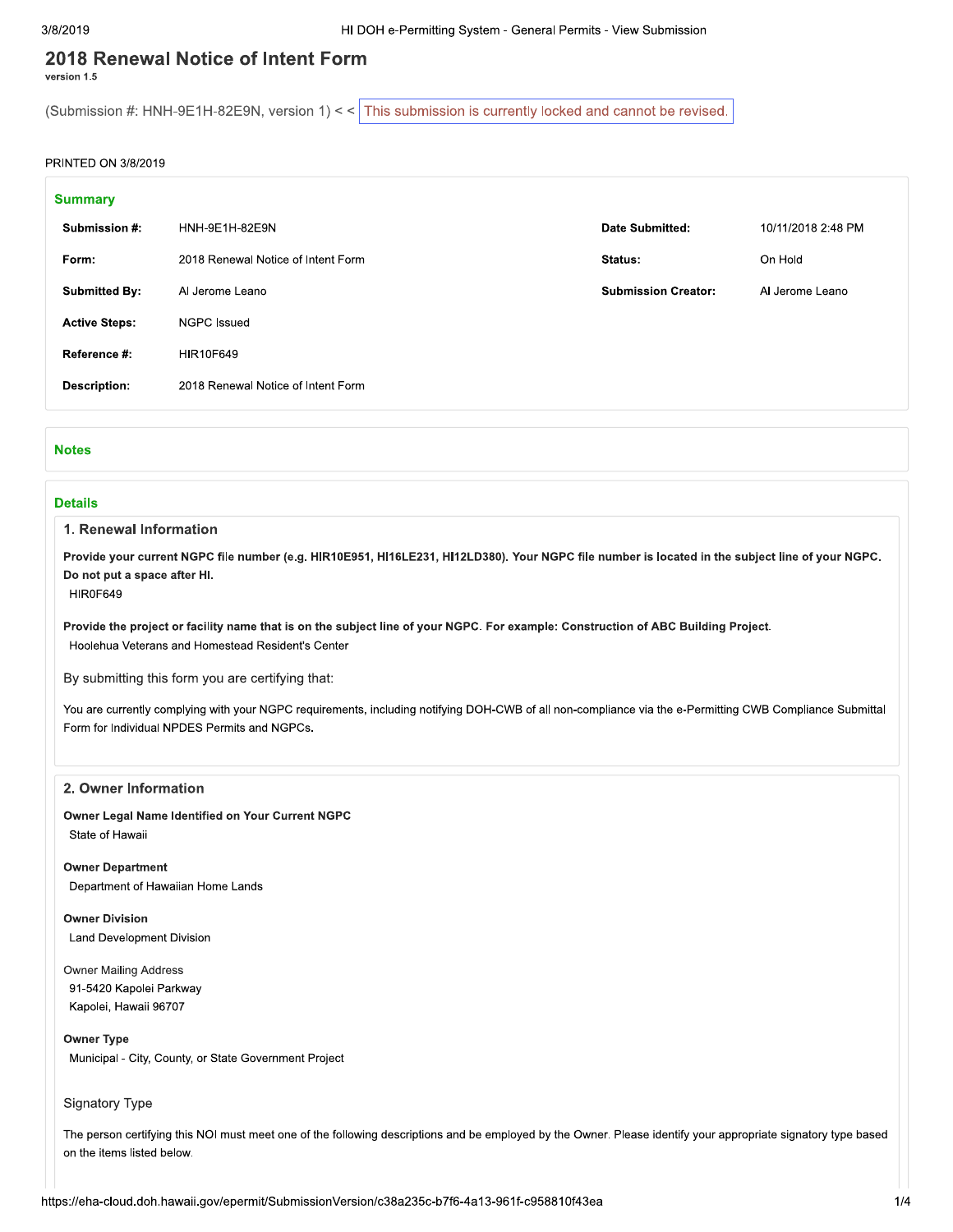State Agency: I certify that for a state agency, I am a principal executive officer or ranking elected official.

Municipal Agency: I certify that for a municipal agency, I am a principal executive officer or ranking elected official.

Non-Federal Public Agency: I certify that for a non-federal public agency, I am a principal executive officer or ranking elected official.

Federal Agency: I certify that for a federal agency, I am the chief executive officer of the agency, or I am the senior executive officer having responsibility for the overall operations of a principal geographic unit of the agency.

Partnership: I certify that I am a general partner for a partnership.

Proprietorship: I certify that I am the proprietor for a sole proprietorship.

Corporation Officer: I certify that for a corporation, I am the President, Vice President, Secretary, or Treasurer of the corporation and in charge of a principal business function, or I perform similar policy or decision-making functions for the corporation.

Corporation Manager: I certify that for a corporation, I am the Manager of one or more manufacturing, production, or operating facilities and am authorized to make management decisions which govern the operation of the regulated facility or facilities including having the explicit or implicit duty of making major capital investment recommendations, and initiating and directing other comprehensive measures to assure long term environmental compliance with environmental laws and regulations. I can ensure that the necessary systems are established or actions taken to gather complete and accurate information for permit application requirements and authority to sign documents has been assigned or delegated to me in accordance with corporate procedures.

Trust: I certify that for a trust, I am a trustee.

LLC: I certify that for a limited liability company (LLC), I am the Manager or a Member authorized to make management decisions for the LLC and am in charge of a principal business function, or I perform similar policy or decisionmaking functions for the LLC.

Please Select the Signatory Type based on the above descriptions.

**State Agency** 

**Certifying Person Salutation** Ms.

**Certifying Person First Name** Jobie

**Certifying Person Last Name** Masagatani

**Certifying Person Title** Chair

**Certifying Person Email Address** jobie.k.masagatani@hawaii.gov

Certifying Person Phone Number (e.g., 555-555-5555) 808-620-9529

## 3. Authorized Representative

Authorization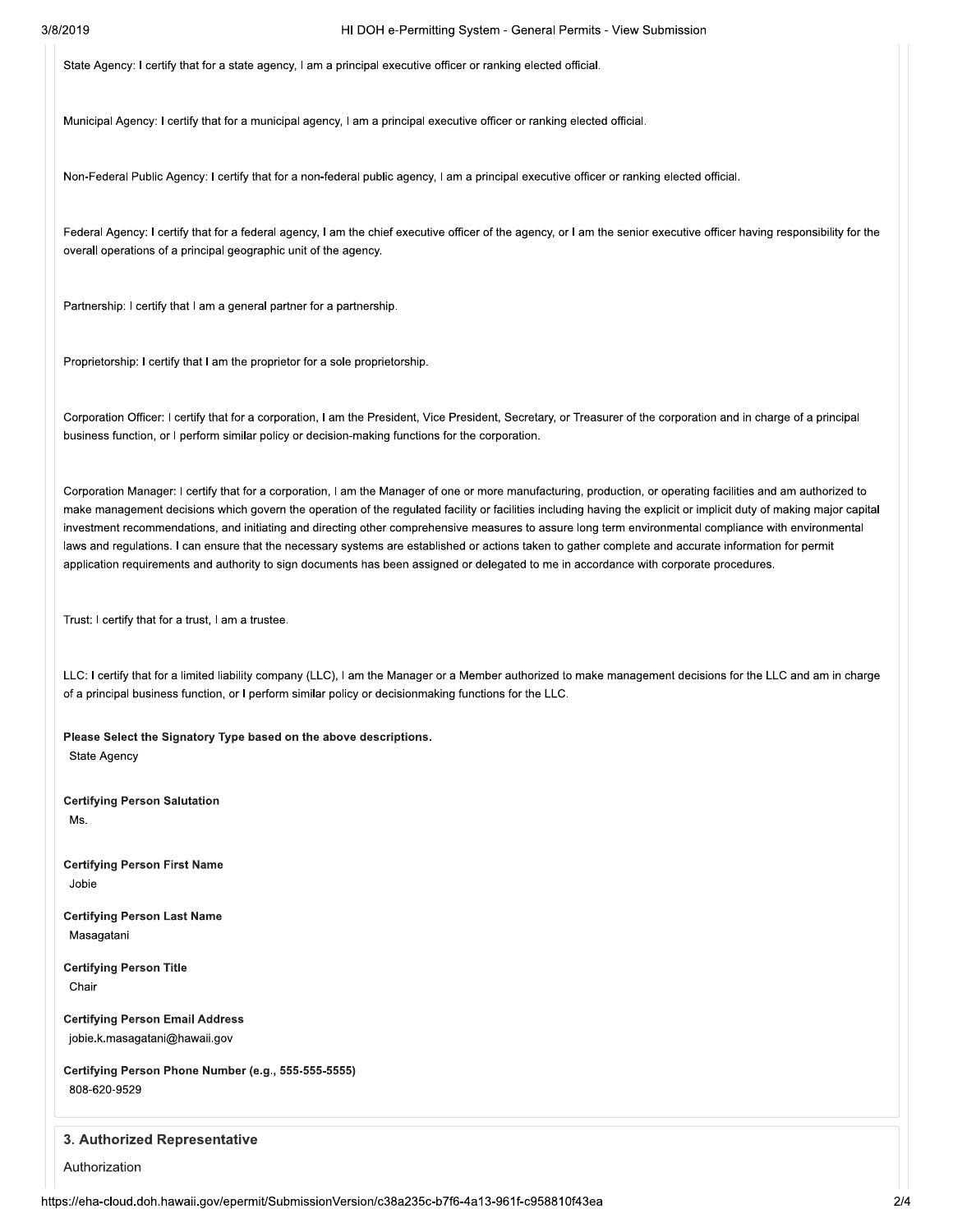#### 3/8/2019

#### HI DOH e-Permitting System - General Permits - View Submission

The Certifying Person hereby authorizes the named individual or any individual occupying the named position of the company/organization listed below to act as our representative to submit information/documents necessary to complete the NOI to discharge to State waters from the subject facility. Our representative is further authorized to submit information/documents for compliance with the NPDES general permit conditions, except submittal of the Notice of Cessation (NOC). The Owner hereby agrees to comply with and be responsible for all NPDES general permit conditions. This authorization begins with NOI processing and ends upon receipt of the NOC by the CWB. The Owner authorizes the duly authorized representative to submit additional information/documents necessary to complete the NOI and to submit information/documents to comply with the NPDES general permit conditions. The Owner is responsible for all information/documents submitted by the duly authorized representative for completion of the NOI and for compliance with the NPDES general permit conditions. The Certifying Person is required to sign the NOC for the project. After receipt of the NOC for the project, the duly authorized representative is no longer recognized by the CWB. The responsibility of the authorized representative cannot be delegated to an outside consultant with no financial responsibility for the company - they cannot sign as the "authorized representative" on behalf of the Owner. This requirement stems from the fact that self-reporting is critical under the Clean Water Act and Hawaii Water Pollution statutes; reports filed with CWB can have serious legal consequences, including possible civil and even criminal liability. The Owner in signing reports, therefore, must be represented by someone who has some responsibility for the corporation's financial interests. The Certifying Person attests that the authorized representative 1) meets the requirements of HAR 11-55-07(b); and 2) has financial responsibility within the corporation/organization who can attest to the accuracy of reports either because he or she participated in the preparation of the report, or supervises those who did prepare it and can attest that those individuals followed standard protocols that ensure the accuracy of the report. Both the Certifying Person and authorized representative understand that they can be subject to civil and criminal liability for non-compliance with NPDES general permit conditions, non-compliance with HAR Chapters 11-54 and 11-55, and for falsifying information.

Authorized Representative Contact Information

Complete the following for your Authorized Representative.

### Authorized Representative Company/Organization Name NONE PROVIDED

**Authorized Representative Department** NONE PROVIDED

**Authorized Representative Division** NONE PROVIDED

Authorized Representative Mailing Address NONE PROVIDED

**Authorized Representative First Name** NONE PROVIDED

**Authorized Representative Salutation** NONE PROVIDED

**Authorized Representative Last Name** NONE PROVIDED

**Authorized Representative Email Address** NONE PROVIDED

Authorized Representative Phone (e.g., 555-555-5555)

| <b>Attachments</b><br>Date<br>None | <b>Attachment Name</b> | Context         | Confidential? |                          |
|------------------------------------|------------------------|-----------------|---------------|--------------------------|
| <b>Status History</b>              |                        |                 |               |                          |
| Date                               |                        | <b>User</b>     |               | <b>Processing Status</b> |
| 10/3/2018 10:39:58 AM              |                        | Al Jerome Leano | Draft         |                          |